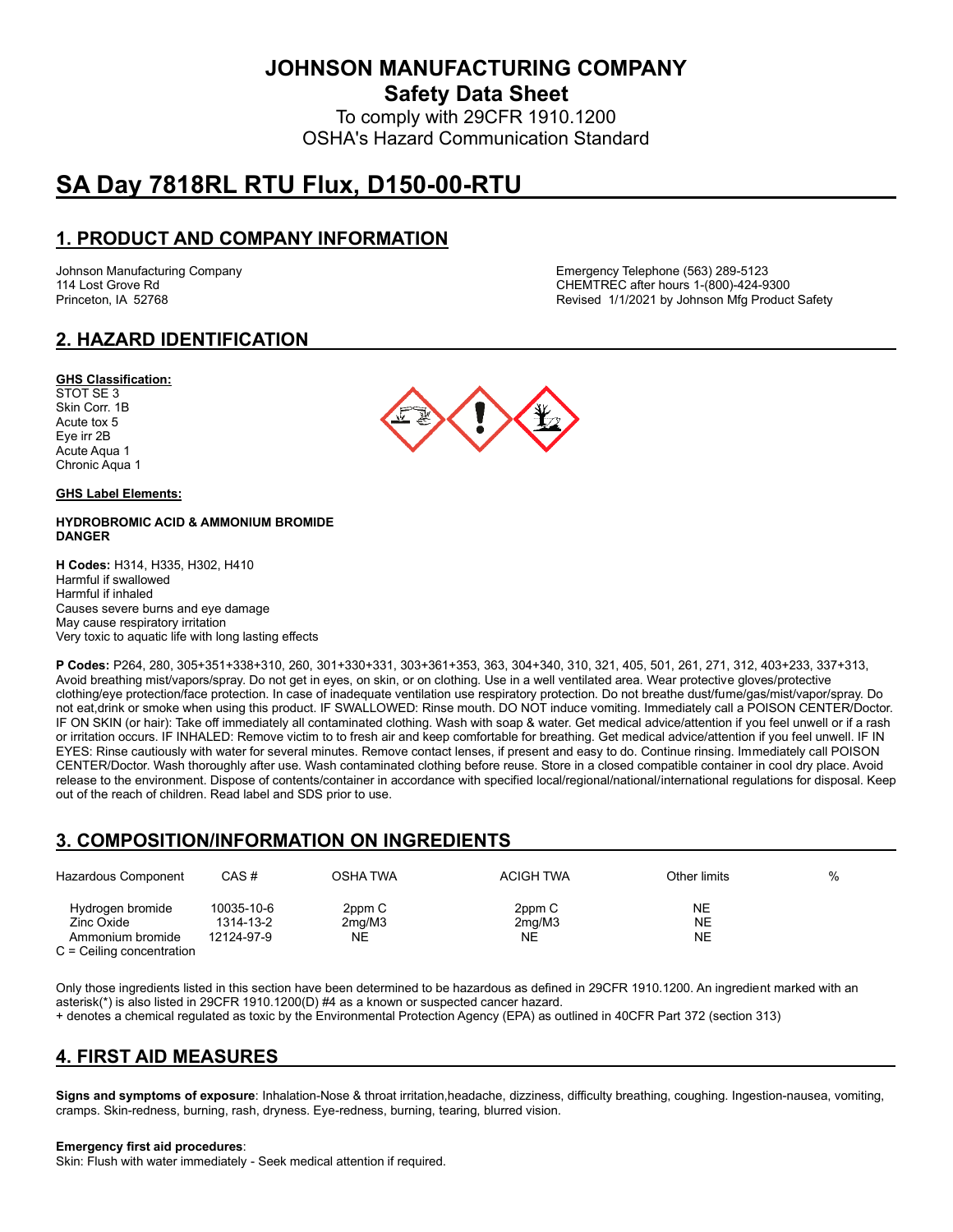Eyes: Flush with water for 15 minutes - Seek medical attention. Ingestion: Drink large amounts of water, DO NOT induce vomiting-seek medical attention. Never give anything by mouth to an unconscious person. Inhalation: Remove to fresh air. Support respiration if required. Seek medical attention if required.

# **5. FIREFIGHTING MEASURES**

**Extinguishing media**: dry chemical.

**Special fire fighting procedures**: use self sustaining respiratory suit. **Unusual Fire and Explosion Hazards**: May release bromine, carbon monoxide, ammonia, carbon dioxide, hydrobromic acid, various organics.

# **6. ACCIDENTAL RELEASE MEASURES**

**Methods and materials**: Flush into chemical sewer or soak up with a suitable absorbent. Wear adequate protection as described in section 8. **Environmental Precautions:** Avoid release to the environment. Collect spillage.

# **7. HANDLING & STORAGE**

Wash thoroughly after use. Wash contaminated clothing before reuse. Store in a closed corrosive resistant container, with corrosive resistant liner, in cool dry place. Keep out of the reach of children. Read label and SDS prior to use.

# **8. EXPOSURE CONTROLS/PERSONAL PROTECTION**

**Occupational Exposure Limit Values:** See section 3. Respiratory Protection (type): Acid mask required for fumes above TWA. Ventilation: Local Exhaust preferred Special: NE Mechanical: OK Protective Gloves: plastic or rubber Eye Protection: Goggles or face shield Other Protective Clothing or Equipment: as required to avoid contact. Work/Hygienic Practices: Wash after use. Follow good industrial hygienic practices.

# **9. PHYSICAL AND CHEMICAL PROPERTIES**

Boiling Point: 215 F Specific Gravity: 1.05 Vapor Pressure (mm Hg): 17 Melting Point: NE Vapor Density: 0.958 **Evaporation Rate: <1** (butyl acetate=1)<br>Solubility in water: 100% **Example: NE** Solubility in water: 100% Flash Point: NE (TOC) Flammable Limits: lel: NE uel: NE Appearance and odor: Cloudy to white liquid, acidic odor.

### **10. STABILITY AND REACTIVITY**

**Stability** : STABLE Conditions to avoid : none

**Incompatibility (materials to avoid)**: strong bases & acids, oxidizers, sulfides, halogens. **Hazardous Decomposition or Byproducts (incomplete combustion)**: May release, bromine, carbon monoxide, ammonia carbon dioxide, hydrobromic acid, various organics.

**Hazardous Polymerization**: WILL NOT OCCUR Conditions to avoid: none

# **11. TOXICOLOGICAL INFORMATION**

**Routes of entry:** Inhalation: yes Skin: no Ingestion: yes

**Health Hazards (acute and chronic):** Contact with material or fumes may cause skin, eye and respiratory tract irritation or burns, some possibly severe. Eye injury may be severe and permanent. Ingestion may result in digestive tract irritation or burns. Moderately toxic by ingestion and inhalation. Repeated or gross inhalation of fumes or mist may cause asthma. May cause sensitization. Chronic exposures may result in blood, kidney and respiratory tract effects. Studies show potential health risks vary by individual. Minimize exposure as a precaution.

**Carcinogenicity**: not determined NTP? no IARC Monographs? No